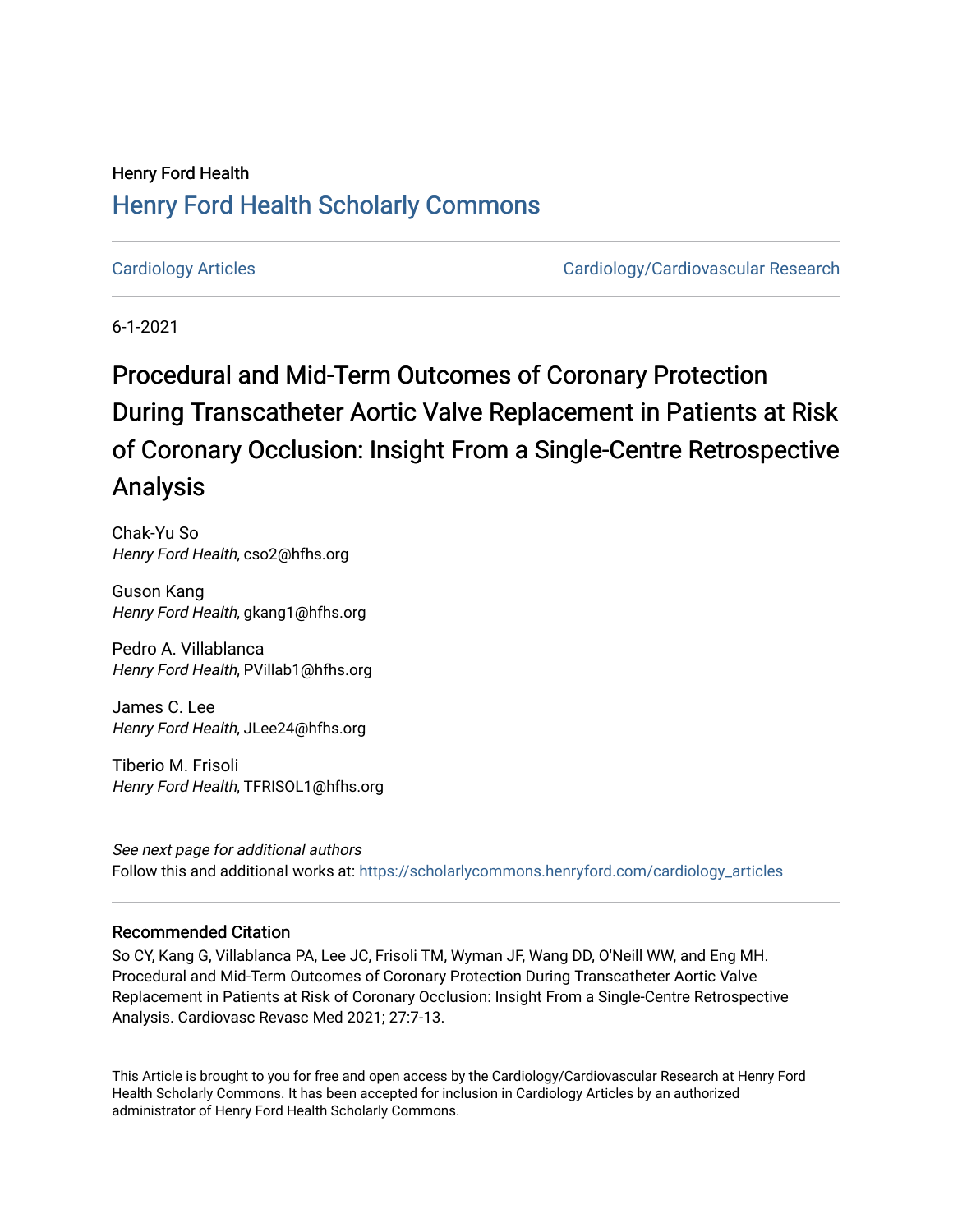### Authors

Chak-Yu So, Guson Kang, Pedro A. Villablanca, James C. Lee, Tiberio M. Frisoli, Janet F. Wyman, Dee Dee Wang, William W. O'Neill, and Marvin H. Eng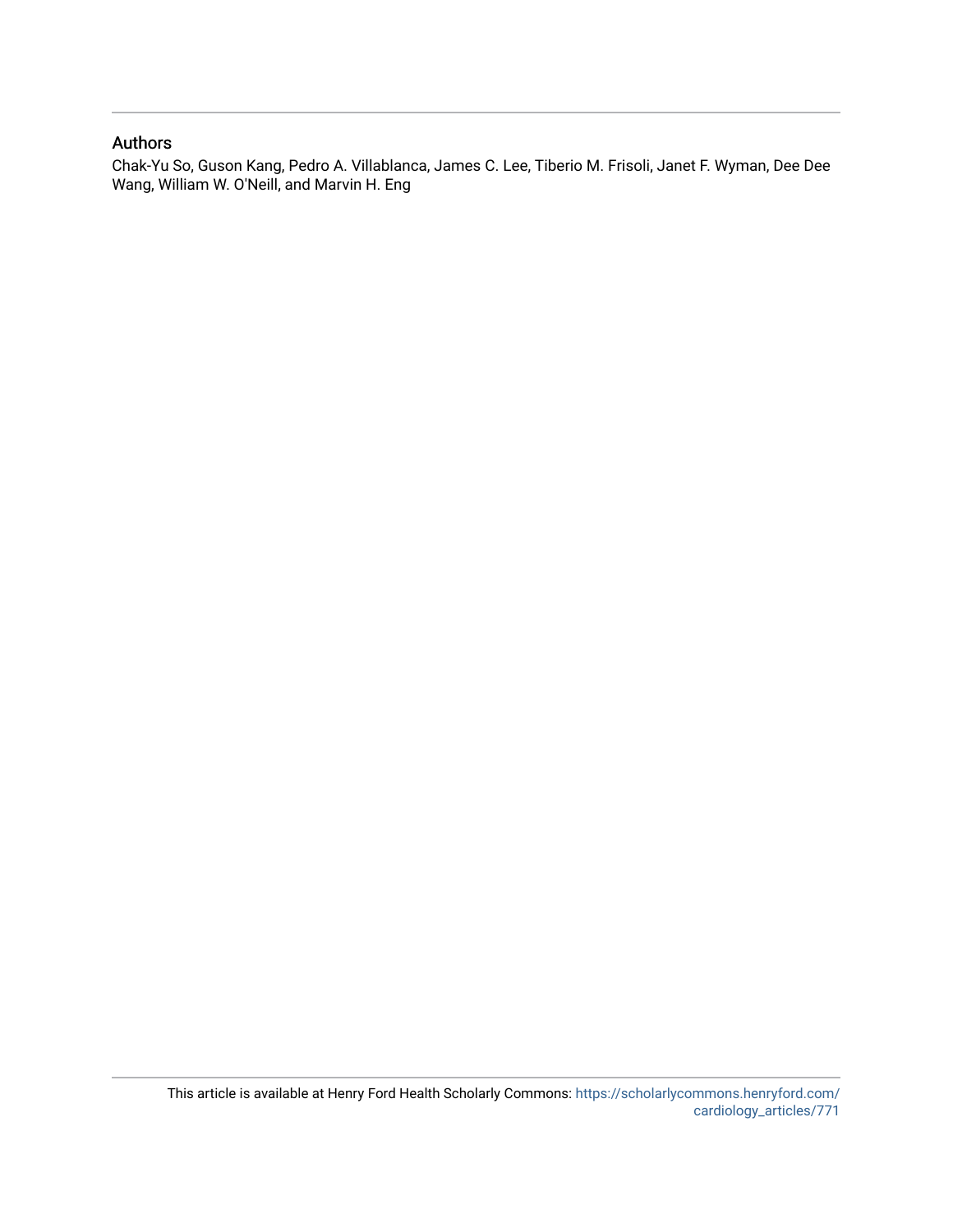Contents lists available at [ScienceDirect](http://www.sciencedirect.com/science/journal/15538389)



### Cardiovascular Revascularization Medicine



## Procedural and Mid-Term Outcomes of Coronary Protection During Transcatheter Aortic Valve Replacement in Patients at Risk of Coronary Occlusion: Insight From a Single-Centre Retrospective Analysis



Chak-yu So, Guson Kang, Pedro A. Villablanca, James C. Lee, Tiberio M. Frisoli, Janet F. Wyman, Dee Dee Wang, William W. O'Neill, Marvin H. Eng<sup>\*</sup>

Center for Structural Heart Diseases, Henry Ford Hospital, Detroit, MI, USA

#### article info abstract

Article history: Received 11 May 2020 Received in revised form 9 June 2020 Accepted 29 June 2020

Keywords: Transcatheter aortic valve replacement Coronary protection Chimney stenting

Background: Detailed procedural analysis and long-term data is limited for coronary protection (CP) during transcatheter aortic valve replacement (TAVR) for patients with high anatomical risk for coronary occlusion (CO). We aim to assess the procedural and mid-term outcomes of CP during TAVR.

Methods: We retrospectively analyzed patients who underwent TAVR at Henry Ford Hospital, USA from January 2015 to August 2019 and identified those considered at risk of CO and underwent pre-emptive CP with or without subsequent "chimney" stenting (i.e. coronary stenting with intentional protrusion into the aorta). Procedural features, immediate and mid-term clinical outcomes were reviewed.

Results: Twenty-five out of 1166 (2.1%) patients underwent TAVR with CP, including 10 (40%) valve-in-valve procedures. Twenty-eight coronary arteries (Left:  $n = 11$ , Right:  $n = 11$ ; Left + Right:  $n = 3$ ) were protected. Eleven coronaries (39.3%) were electively "chimney"-stented due to angiographic evidence of coronary impingement (63.6%), tactile resistance while withdrawing stent (27.3%) and electrocardiogram change (9.1%). Twenty-four patients (24/25, 96%) had successful TAVR without CO. Procedure-related complications included stentballoon entrapment ( $n = 1$ ), stent entrapment ( $n = 1$ ) and occlusive distal stent edge dissection ( $n = 1$ ). After a mean follow-up of 19.1 months, there was 1 cardiac death but no target vessel re-intervention or myocardial infarction.

Conclusions: Our study found that angiographic evidence of coronary impingement (63.6%) was the most common reason for stent deployment during TAVR with CP. The mid-term clinical outcome of CP with TAVR was favorable.

© 2020 Elsevier Inc. All rights reserved.

#### 1. Introduction

Coronary occlusion (CO) during transcatheter aortic valve replacement (TAVR) is a rare  $($  <1%) but life-threatening complication and is usually due to the displacement of valve leaflet over the coronary ostia [[1](#page-8-0)]. With increasing experience and advancement in preprocedural computer tomography (CT), specific anatomical factors e.g. low-lying coronary ostia  $($  <12 mm) [\[1\]](#page-8-0), narrow sinuses of Valsalva  $\left($  <30 mm) [[1](#page-8-0)], short virtual transcatheter heart valve-to-coronary distance (VTC,  $\leq$ 4 mm) [\[2,3\]](#page-8-0) in valve-in-valve (VIV) TAVR were found to

E-mail address: [meng1@hfhs.org](mailto:meng1@hfhs.org) (M.H. Eng).

be associated with CO. Coronary protection (CP) with a guidewire, coronary balloon or stent, positioned pre-emptively in the coronary artery was previously reported to be a feasible technique to manage CO during TAVR in at risk patients [[4](#page-8-0)]. However, detailed procedural analysis and long-term data of this technique were limited. This study aimed to assess the procedural and mid-term outcome of CP technique in TAVR patients at risk of CO based on pre-procedural CT analysis.

#### 2. Materials and methods

We retrospectively analyzed patients who underwent TAVR at Henry Ford Hospital, USA from January 2015 to August 2019 to identify those considered at risk of CO and who underwent pre-emptive CP with or without subsequent "chimney" stenting (i.e. coronary stenting with intentional protrusion into the aorta to prevent a displaced leaflet from impinging the coronary ostium). The baseline clinical and anatomical characteristics were reviewed. The procedural documentations,

<https://doi.org/10.1016/j.carrev.2020.06.032> 1553-8389/© 2020 Elsevier Inc. All rights reserved.

> Downloaded for Anonymous User (n/a) at Henry Ford Hospital / Henry Ford Health System (CS North America) from ClinicalKey.com by Elsevier on July 20, 2021. For personal use only. No other uses without permission. Copyright ©2021. Elsevier Inc. All rights reserved.

Abbreviations: AS, aortic stenosis; CT, computer tomography; CO, coronary occlusion; CP, coronary protection; TAVR, transcatheter aortic valve replacement; VIV, valve-invalve; VTC, virtual transcatheter heart valve-to-coronary distance.

<sup>⁎</sup> Corresponding author at: Center for Structural Heart Disease, Henry Ford Hospital, 2799 W. Grand Blvd, Detroit, MI 48202, USA.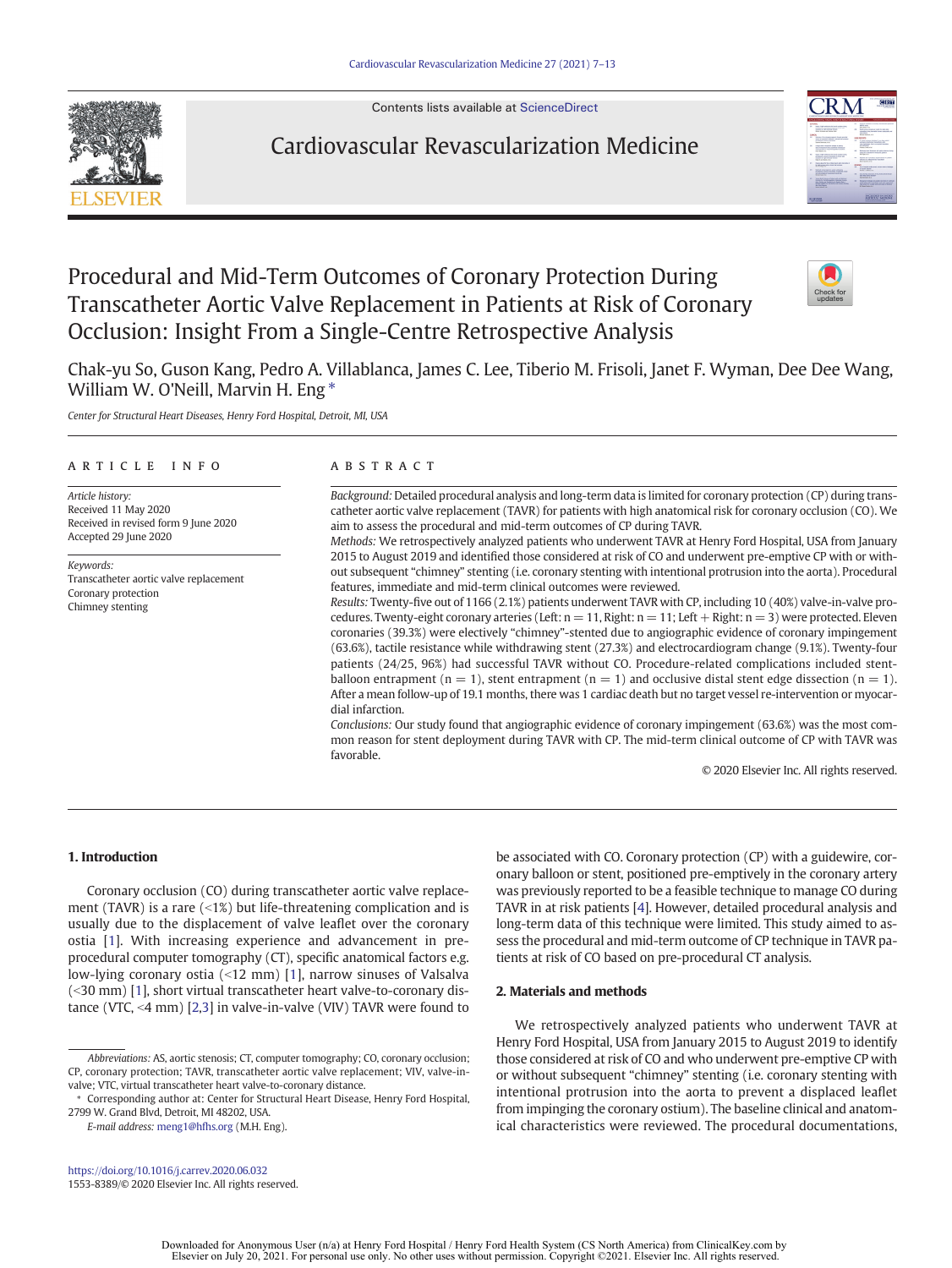<span id="page-3-0"></span>fluoroscopic images and transesophageal echocardiographic images (if any) were reviewed to analyze the procedural techniques used, indication of stent deployment and immediate procedural outcomes. Indications of stent deployment included, 1) angiographic evidence of coronary impingement e.g. TIMI 0-2 distal coronary flow, presence of "white-line" sign that represent a displaced, pinned thickened calcified aortic valve leaflets in front of the coronary ostium (Fig. 1B) [\[5\]](#page-8-0) or definite prolapsed calcified leaflet into coronary ostium; 2) Tactile resistance when withdrawing stent/balloon if guide extension was not used or withdrawn; 3) Electrocardiographic/Echocardiographic evidence of coronary ischemia. The CT images of each patients were reviewed to obtain various aortic dimensions, comparison between those with and without final stent deployment were performed. Chart review and questionnaire-based phone interview were performed to determine the mid-term clinical outcomes. The study was approved by institutional review board and was waived the requirement for informed consent for this retrospective analysis.

The primary endpoint of the study was a composite of cardiac mortality, target vessel re-intervention or myocardial infarction related to target vessel at the latest clinical follow-up or questionnaire-based phone interview. Secondary endpoints included procedural myocardial infarction, coronary occlusion, stroke, cardiac mortality and all-cause mortality. All clinical outcomes were defined according to the Valve Academic Research Consortium-2 criteria [\[6\]](#page-8-0).

#### 2.1. Statistical analysis

Categorical variables were summarized as percentages. Normally distributed continuous data were expressed as mean  $\pm$  SD and skewed data as median (range). Student's t-test was used to compare means. Survival analyses were determined using the Kaplan-Meier method. Two-sided  $p$  values <0.05 were considered to indicate statistical significance. SPSS version 24 (IBM, Armonk, New York) and Microsoft Excel 365 (Microsoft, Redmond, Washington) were used for all statistical analysis.

#### 3. Results

From January 2015 to August 2019, 25 out of 1166 (2.1%) TAVR performed at Henry Ford Hospital underwent CP due to presence of anatomical risk factors for CO based on pre-procedural CT. The mean age was 78.8  $\pm$  8.6 and mean STS score was 7.2  $\pm$  5.7 [\(Table 1](#page-4-0)). Majority (92%) of the TAVR were performed electively and 10 (40%) were VIV TAVR. Sixty percent of patients were classified as high or inoperable risk by local Heart team. Seventy-two percent patients included did not have prior significant coronary artery disease (i.e. >70% lesion, prior coronary artery stenting or prior coronary artery bypass grafting). Transfemoral access (88%) was used most frequently ([Table 2](#page-4-0)) as valve deployment access, whereas one single small contralateral femoral (36%), two small contralateral femoral (36%) and one single large contralateral femoral (28%) accesses were used for CP and radiographic pigtail. Twenty-four percent patients received Sentinel cerebral embolic protection device (Boston Scientific, Marlborough, Massachusetts), as many of these TAVR were done before Sentinel was commercially available. Balloon expandable valve was used in 96% of the cases. Balloon valve fracturing was performed in 50% (5/10) of VIV TAVR, whereas balloon post-dilatation was performed in 46.7% (7/15) of native valve TAVR. All balloon post-dilatation/valve fracturing were performed before coronary stent deployment to avoid stent crushing. Five patients also underwent concomitant aortic scallop laceration (BASILICA) procedure [[7](#page-8-0)] to a mitigate the risk of CO in 7 coronary arteries (i.e. 2 were bilateral coronary BASILICA), including 5 successful BASILICA to contralateral arteries which were excluded from the analysis, and 2 failed BASILICA to subsequently protected coronary arteries which



Fig. 1. Procedural images of complications of coronary protection during transcatheter aortic valve replacement. A-D showed a patient with coronary occlusion after pre-emptively placed coronary balloon and wire were removed. A: Non-selective coronary angiogram with coronary wire (soft part only) left in left main artery showed no angiographic evidence of coronary impingement. B: Soon after wire removal, patient developed hypotension with ischemic electrocardiographic change, repeated aortogram showed radiographic evidence of coronary impingement ("white-line" sign, red arrows). C: Intravascular ultrasound confirmed compromised opening into left main due to calcified aortic leaflet (\*). D: The impinged coronary was rewired and stented (white dash lines). E. Angiogram showing occlusive distal stent edge dissection after "chimney" stenting. F. Fluoroscopic image showing deployment of an entrapped stent, due to coronary wire prolapse (dash yellow arrows) into the left ventricular during transcatheter valve delivery, at mid-right coronary artery. G. Fluoroscopic image showing an entrapped stent balloon (red circle) by valve stent frame after stent deployment.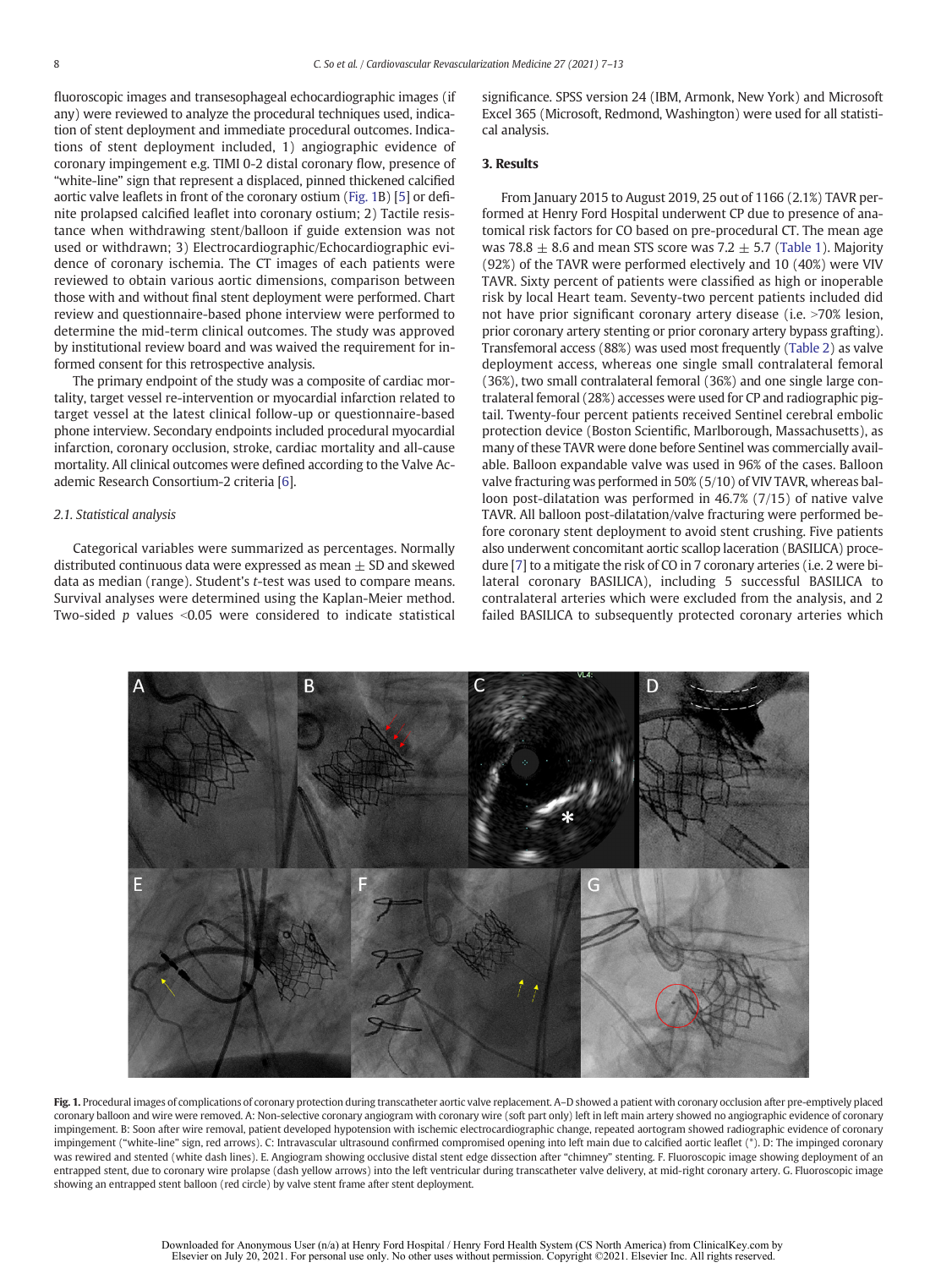#### <span id="page-4-0"></span>Table 1

Baseline clinical characteristics of patients underwent coronary protection and transcatheter aortic valve replacement.

|                          | $N = 25$       |
|--------------------------|----------------|
| Age                      | $78.8 + 8.6$   |
| Female                   | 20 (80%)       |
| BMI ( $\text{kg/m}^2$ )  | $30.0 \pm 4.8$ |
| <b>Diabetes</b>          | 11 (44%)       |
| Hypertension             | 22 (88%)       |
| <b>Dialysis</b>          | 0              |
| STS score (%)            | $7.2 + 5.7$    |
| Operative classification |                |
| Low risk                 | 1(4%)          |
| Intermediate risk        | 9(36%)         |
| High risk                | 13 (52%)       |
| Inoperable               | 2(8%)          |
| Status of procedure      |                |
| Elective                 | 23 (92%)       |
| Urgent/emergency         | 2(9%)          |
| Atrial fibrillation      | 6(24%)         |
| Prior PCI                | 3(12%)         |
| Prior CABG               | 5(20%)         |
| Valve in valve procedure | 10 (40%)       |
| Magna/magna ease         | 4              |
| MitroFlow                | $\overline{2}$ |
| Mosaic                   | 1              |
| Trifecta                 | 1              |
| CarboMedics              | 1              |
| Stentless                | 1              |
| <b>Prior TAVR</b>        | $\Omega$       |
| Prior Stroke/TIA         | 3(12%)         |
| Prior PAD                | 6(24%)         |
| CAD                      |                |
| $\Omega$                 | 18 (72%)       |
| 1                        | 1(4%)          |
| $\overline{2}$           | 2(8%)          |
| 3                        | 4 (16%)        |
| I.M                      | 2              |
| Proximal LAD             | 5              |
| <b>Bicuspid</b>          | 2(8%)          |

STS = Society of Thoracic Surgeons; PCI = percutaneous coronary artery intervention:  $CABG =$  coronary artery bypass grafting:  $TAVR =$ transcatheter aortic valve replacement; TIA = transient ischemic attack;  $PAD =$  peripheral arterial disease;  $CAD =$  coronary artery disease;  $LM = left$  main;  $LAD = left$  anterior descending artery.

were included for the analysis. For the two failed BASILICA attempts, one failed to transverse at the base of right coronary leaflet due to calcium; and the other, BASILICA was aborted after multiple transverse attempts at suboptimal leaflet location (bicuspid).

A total of 28 coronary arteries were protected, including 11 left coronary arteries alone, 11 right coronary arteries alone and 3 dual coronary arteries ([Table 3](#page-5-0)). None of the coronaries had prior ostial stenting but 5 (17.9%) had prior target vessel significant coronary disease (either had a >70% lesion or stented). Among these 28 coronaries, 3 (10.7%) were protected using coronary wire with coronary balloon and 25 (89.3%) were protected using coronary wire with an undeployed coronary stent positioned distal to the coronary ostium. Intra-vascular ultrasound was used in 7 (25%) coronaries to assess vessel size before CP and guide extension was used in 2 (7.1%) coronaries during CP.

#### 3.1. Acute procedural outcomes

Twenty-four (96%) patients had successful TAVR without CO and none required conversion to surgery. At the end of the CP procedure, 12 of the prior placed coronary stents were deployed, including 11/28 (39.2%) "chimney"-stented (6 right coronary arteries and 5 left coronary arteries) and 1 deployed at the middle of the coronary artery due to stent entrapment [\(Table 3,](#page-5-0) [Fig. 1](#page-3-0)). One additional patient received coronary stenting due to coronary occlusion ( $n = 1, 4\%)$ , after preemptive wire and coronary balloon were removed, which was

#### Table 2

Anatomical and procedural characteristics of coronary protection during transcatheter aortic valve replacement.

|                                      | $N = 25$            |
|--------------------------------------|---------------------|
| Annular size                         | $356.0 + 85.5$      |
| Coronary protected                   |                     |
| Left coronary artery alone           | 11                  |
| Right coronary artery alone          | 11                  |
| Bilateral coronary arteries          | 3                   |
| Coronary heights protected           | $9.0 \pm 1.8$       |
| Left coronary artery                 | $9.0 \pm 1.7$       |
| Right coronary artery                | $8.8 \pm 1.8$       |
| Sinus dimension                      |                     |
| Left                                 | $27.1 \pm 3.3$      |
| Right                                | $25.0 \pm 2.9$      |
| Non                                  | $28.1 \pm 2.8$      |
| Target sinus                         | $27.1 \pm 3.6$      |
| STJ height                           | $18.7 \pm 3/3$      |
| <b>VTC</b>                           | $4.0 \pm 0.9$       |
| Valve deployment access (14-16Fr)    |                     |
| Transfemoral                         | 22 (88%)            |
| Transcaval                           | 2(8%)               |
| Percutaneous axillary                | 1(4%)               |
| Non-valve deployment access (s)      |                     |
| Single 6-7Fr                         | 9(36%)              |
| Two 6-7Fr                            | 9(36%)              |
| Single 14-16Fr                       | 7(28%)              |
| Valve implanted                      |                     |
| <b>SEV</b>                           | 1(4%)               |
| <b>BEV</b>                           | 24 (96%)            |
| Valve size                           |                     |
| $20 \text{ mm}$                      | 9(36%)              |
| 23 mm                                | 11 (44%)            |
| $26$ mm                              | 4 (16%)             |
| 29 mm                                | 1(4%)               |
| Valve fracturing <sup>a</sup>        | 5/10 (50%)          |
| Balloon post-dilatation <sup>b</sup> | 7/15 (46.7%)        |
| Sentinel used                        | 6(24%)              |
| General anesthesia                   | 8 (32%)             |
| Contrast (ml)                        | $181.2 \pm 79.8$    |
| Fluoroscopy time (minutes)           | 58.7 $\pm$ 33.8     |
| Fluoroscopy dose (mGy)               | $1455.1 \pm 1025.2$ |

 $STJ =$  sinotubular junction;  $VTC =$  virtual transcatheter valve-to-coronary distance;  $SEV = self-expandable value; BEV = balloon-expandable value.$ 

<sup>a</sup> For valve-in-valve procedures only, including 1 trifecta and 1 stentless valve that cannot be fractured;

**b** For native valve procedure only.

emergently managed with re-wiring and coronary stenting under mechanical circulatory support [\(Fig. 1](#page-3-0)). Among those "chimney"-stented patients ( $n = 11$ ), the most common indication for stent deployment was angiographic evidence of coronary impingement after TAVR ( $n =$ 7, 63.6%), followed by tactile resistance felt by the operators while pulling back the pre-emptively placed stents across the coronary ostia/transcatheter valve frame ( $n = 3, 27.3\%$ ). Only 1 (9.1%) patient had electrocardiogram evidence of ischemia [\(Table 3\)](#page-5-0).

Apart from the only CO patient, another patient had myocardial infarction ( $n = 2, 8\%)$  due to distal stent edge dissection, which resulted in vessel occlusion after the pre-emptively placed coronary stent was deployed ([Fig. 1\)](#page-3-0) and was managed with another overlapping stent deployment. Of note, intravascular ultrasound was not used in this coronary. In addition, 1 (4%) patient had stent balloon entrapment by the transcatheter valve frame while pulling back the stent balloon after coronary stent was deployed, which was successfully snared in a staged procedure [\(Fig. 1\)](#page-3-0). There was 1 (4%) peri-procedural stroke and 1 (4%) major vascular complication. At 30 days, there was 1 (4%) cardiovascular death. The patient underwent bilateral coronary protection with left coronary "chimney" stented but right coronary not stented. She also had concomitant severe mitral stenosis, was discharged after procedure and readmitted for refractory heart failure on day 19 and died on day 26 post-procedure. Besides, there was 1 additional non-cardiovascular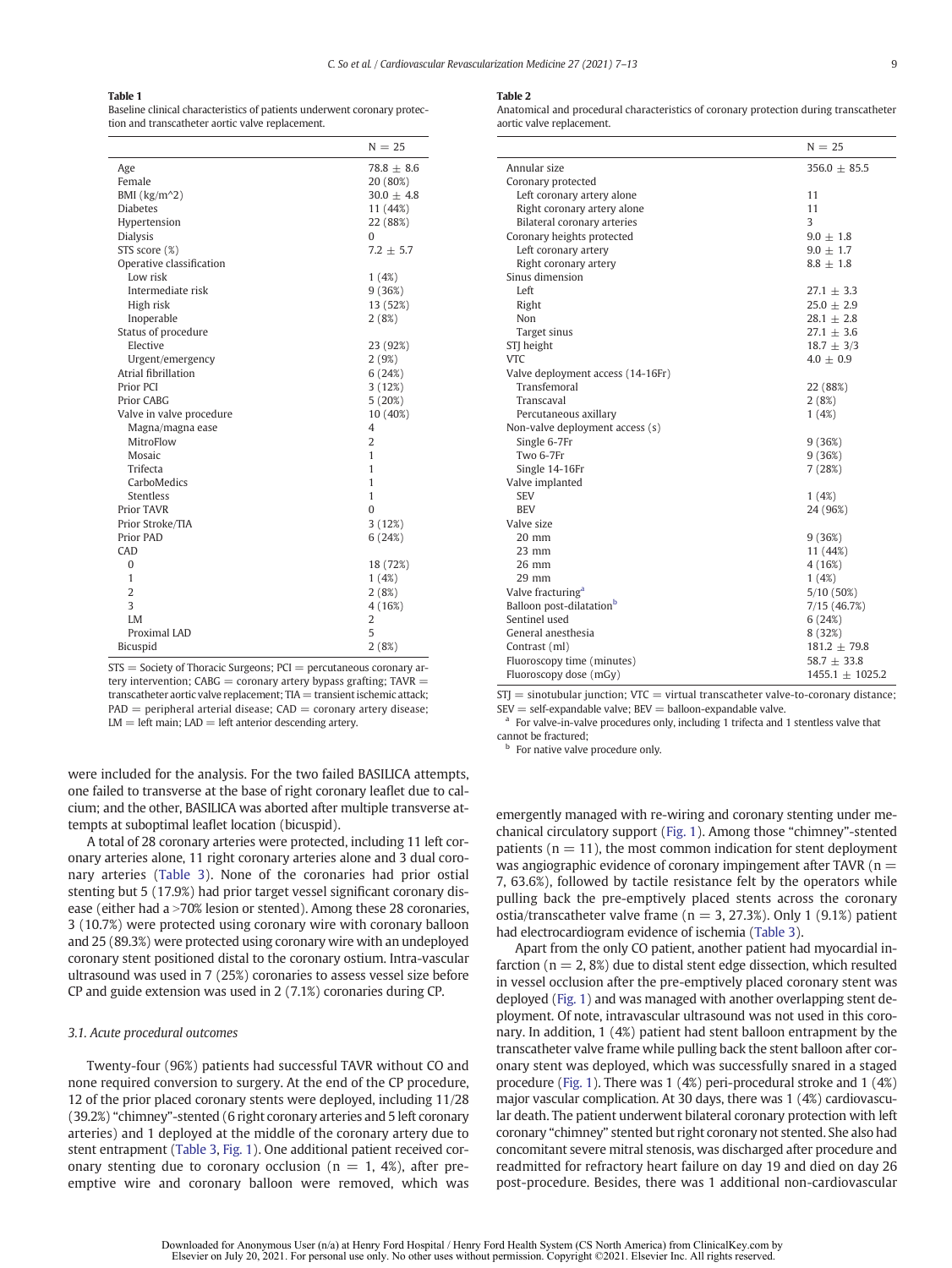#### <span id="page-5-0"></span>Table 3

Technical characteristics and procedural outcomes of coronary protection during transcatheter aortic valve replacement.

| Technical characteristics                                        |           |
|------------------------------------------------------------------|-----------|
|                                                                  | $N = 28$  |
| Prior target vessel ostial stenting                              | $\Omega$  |
| Prior target vessel significant coronary disease (>70% lesion or | 5 (17.9%) |
| stented)                                                         |           |
| Coronary protection                                              |           |
| • Wire alone                                                     | $\Omega$  |
| • Wire with balloon                                              | 3(10.7%)  |
| $\cdot$ Stent                                                    | 25        |
|                                                                  | (89.3%)   |
| • Stent deployed                                                 | 13        |
|                                                                  | (46.4%)   |
| Reason for stent deployment ( $n = 13$ )<br>· Planned            | 11        |
| O Angiographic evidence of coronary impingement                  | 7(63.6%)  |
| O Tactile feeling when withdrawing stent/balloon                 | 3 (27.3%) |
| $\circ$ EKG/echo ischemic change                                 | 1(9.1%)   |
| • Recue for coronary occlusion                                   | 1         |
| • Stent entrapment                                               | 1         |
| <b>IVUS</b> used                                                 | 7(25%)    |
| Guide extension used                                             | 2(7.1%)   |
| Type of stents deployed                                          |           |
| <b>DES</b>                                                       | 9         |
| <b>BMS</b>                                                       | 4         |
| Acute procedural outcomes                                        |           |
|                                                                  | $N = 25$  |
| Procedure aborted                                                | $\Omega$  |
| Conversion to surgery                                            | $\Omega$  |
| Myocardial infarction                                            | 2(8%)     |
| Coronary obstruction                                             | 1(4%)     |
| Cardiac arrest                                                   | $\Omega$  |
| Ischemic stroke/TIA                                              | 1(4%)     |
| Major vascular complication                                      | 1(4%)     |
| Minor vascular complication                                      | $\Omega$  |
| Nood of amergancy MCC cupport                                    | 1(19)     |

| Need of emergency MCS support                                                                                                                                                                                                                                                                                         | 4%       |
|-----------------------------------------------------------------------------------------------------------------------------------------------------------------------------------------------------------------------------------------------------------------------------------------------------------------------|----------|
| 30-day repeat revascularization                                                                                                                                                                                                                                                                                       | 0        |
| 30-day myocardial infarction                                                                                                                                                                                                                                                                                          | 0        |
| 30-day ischemic stroke/TIA                                                                                                                                                                                                                                                                                            | $\Omega$ |
| 30-day device thrombosis                                                                                                                                                                                                                                                                                              | 0        |
| 30-day CV mortality                                                                                                                                                                                                                                                                                                   | 1(4%)    |
| 30-day all-cause mortality                                                                                                                                                                                                                                                                                            | 2(8%)    |
| $\mathbf{1}$ , $\mathbf{1}$ , $\mathbf{1}$ , $\mathbf{1}$ , $\mathbf{1}$ , $\mathbf{1}$ , $\mathbf{1}$ , $\mathbf{1}$ , $\mathbf{1}$ , $\mathbf{1}$ , $\mathbf{1}$ , $\mathbf{1}$ , $\mathbf{1}$ , $\mathbf{1}$ , $\mathbf{1}$ , $\mathbf{1}$ , $\mathbf{1}$ , $\mathbf{1}$ , $\mathbf{1}$ , $\mathbf{1}$ ,<br>$\sim$ |          |

 $CO =$  coronary occlusion; EKG = electrocardiogram; Echo = echocardiograpm; IVUS = intravascular ultrasound;  $DES = drug$  eluting stent;  $BMS = bare$ -metal stent;  $TIA = tran$ sient ischemic attack;  $MCS$  = mechanical circulatory support;  $PCI$  = percutaneous coronary intervention;  $CV =$  cardiovascular.

death due to pneumonia. Detailed clinical, anatomical, procedural and outcomes of each patients were provided in [Table 4](#page-6-0).

#### 3.2. Anatomical analysis

The mean coronary height protected was 9.0  $\pm$  1.8 mm (left: 9.0  $\pm$ 1.7 mm, right: 8.8  $\pm$  1.8 mm). The mean sinus dimensions measured 27.1  $\pm$  3.3 mm, 25  $\pm$  2.9 mm and 28.1  $\pm$  2.8 mm for left, right and non-coronary sinus respectively; and  $27.1 \pm 3.6$  mm for the sinus of the target coronary protected. The mean Sino-tubular height measured 18.7  $\pm$  3.3 mm and the VTC measured 4.0  $\pm$  0.9 mm for VIV procedures. The coronary height for those requiring final coronary "Chimney" stenting (including 11 planned and 1 rescue) was significantly lower than those not stented (8.2  $\pm$  1.7 mm vs 9.7  $\pm$  1.6 mm, p = 0.038). The VTC distance and target sinus dimensions were not statistically different between the two groups (4.1  $\pm$  0.8 mm vs 3.5  $\pm$  1.2 mm, p = 0.347; 26.9  $\pm$  4.2 mm vs 26.8  $\pm$  3.5, p = 0.970).

#### 3.3. Mid-term outcome

Eighty percent of the patients had at least 1-year follow-up. With a mean of 19.1  $\pm$  14.8 months follow-up, there were 1 cardiovascular death at 1 month, 2 non-cardiovascular death at 1 and 13 months respectively. Otherwise, there was no target vessel re-intervention or myocardial infarction related to target vessel. After excluding the patient with mid coronary stenting due to stent entrapment, there was no statistically significant difference in the survival between the stented and non-stented group ( $log$  rank = 0.279) ([Fig. 2](#page-7-0)).

#### 4. Discussion

The main findings of the study included that 1). Angiographic evidence of coronary impingement (63.6%) was the most common indication for "chimney" stenting during CP; 2). Mid-term outcome of CP for patients with high anatomical risk for CO during TAVR was promising; 3). There was no difference in the survival between patients with or without final "chimney" stenting during CP. The recently published multi-center CORPROTAVR [\[8\]](#page-8-0) registry showed similarly a favorable mid-term result of CP in an anatomically comparable group of at-risk patients. Although our study was a single-center retrospective analysis, complete review of medical records, procedural records, fluoroscopic images  $\pm$  intra-procedural echocardiogram, and with questionnairebased phone interview were performed to verify the mid-term clinical outcomes. Our registry includes a detailed procedural review analysing the variation in CP techniques, procedural complications and the rationale of final stent deployment.

#### 4.1. Coronary protection techniques

Choice between a balloon-expandable versus a self-expanding valve might affect the risk of CO. Owing to device availability, operators' preference and expertise and considering the technical feasibility of future coronary access, balloon-expandable valve was used in majority of cases in our cohort. However, due to small sample size and biased valve choice, the difference in feasibility of future coronary access between the two valve designs was not studied. Besides, different variations in CP techniques were identified in our study, including different approaches of vascular access, use of intravascular ultrasound and guide extension and use of drug-eluting versus bare-metal stents. The use of guide extension during CP could reduce the risk of stent entrapment by the leaflet calcium and transcatheter valve stent frame while withdrawing the initially positioned stent from mid-coronary. However, the engaged guide extension might keep potentially occlusive leaflet/calcium away from the coronary ostium and falsely reassure operators the absence of CO. On the other hand, if disengaged to assess the risk of CO, it could be difficult to reengage the guide extension to coronary ostium and eliminated its function to assist delivery and removal of coronary stent. In fact, even a 0.014 coronary wire alone preemptively placed across the coronary ostium could displace valve leaflet and masked the risk of CO after wire removal [\(Fig. 1\)](#page-3-0), which might explain the only case of CO in our cohort and those identified as "delayed" coronary occlusion in the CORPROTAVR [[8](#page-8-0)] registry. Therefore, it was not uncommon for operators to adopt "if in doubt, stent it" approach, which acutely would eliminate the risk of CO. As a result, operators have different thresholds to deploy the pre-emptively placed stent during CP, that accounted for the variations in the percentages of final stent deployment in different registries (60% in CORPROTAVR vs 39.2% in our cohort).We performed a detailed analysis for all "Chimney" stented coronaries, the decision to deploy the stent were based on angiographic suspicion of coronary impingement in 63.7%, tactile resistance while pulling back the stent in 27.3%, and only 9.1% had definite electrocardiogram ischemic change. In fact, we had very limited knowledge in deciding when to stent; and "chimney" a coronary stent unnecessarily could make future coronary re-access challenging, which should to be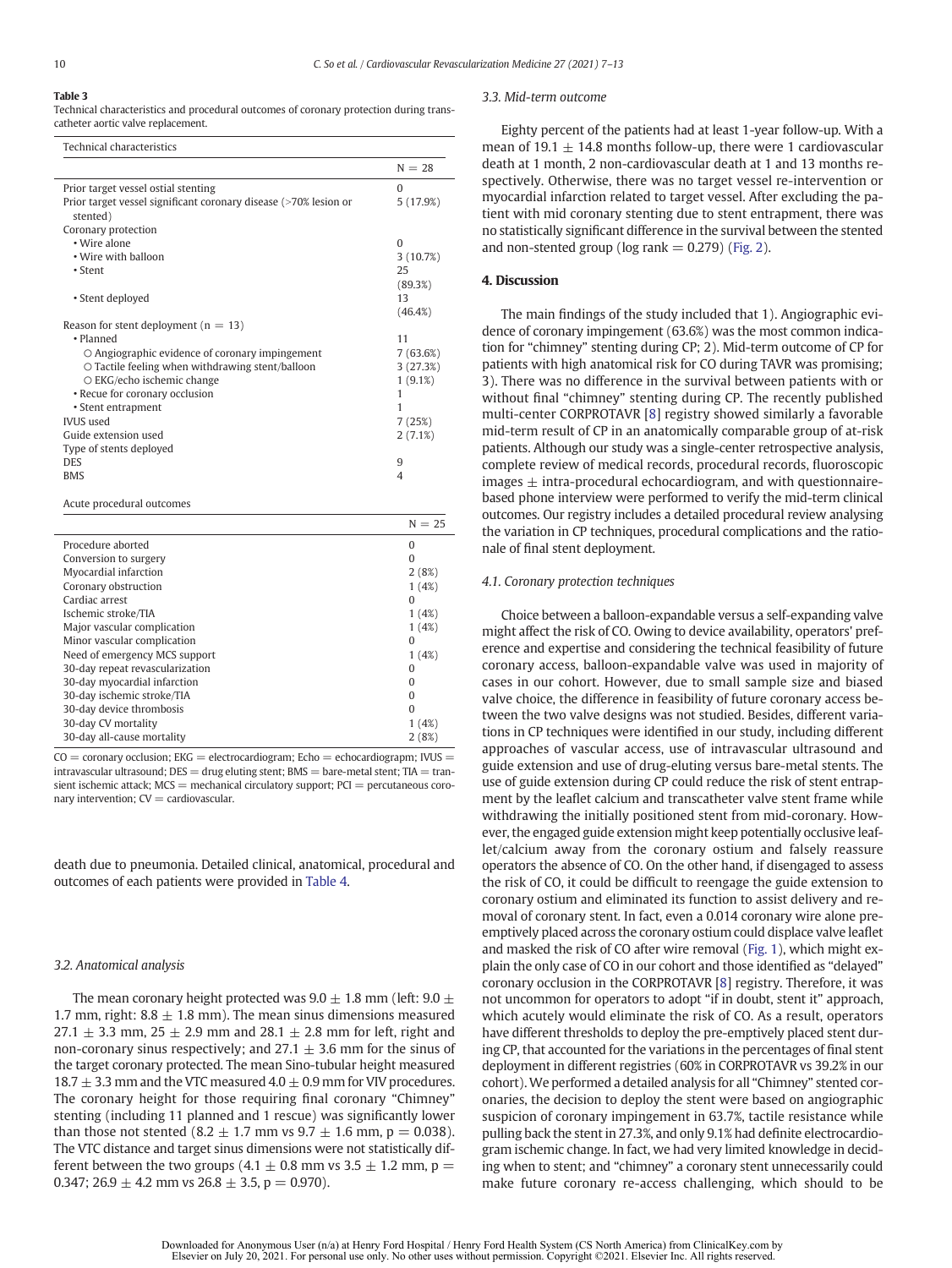<span id="page-6-0"></span>

| Remarks                              |                       |                              |            |                                                    |                                      | Successful BASILICA to Left and failed | Hypotension with EKG/echocardiogram<br><b>BASILICA to Right</b> | change after balloon/wiring removal, rescue | Stent balloon entrapment, staged successful<br>stenting | snaring           | Stent deployed as ostial as possible |                                       |        |                                |                       |                                 |               | Successful BASILICA to left | Successful BASILICA to left       |                                                                                        |                       |                                                         |                            | Successful BASILICA to left         |                                                                    |             |               | Bicuspid                                          | Bicuspid; failed BASILICA to left, successful | <b>BASILICA to right</b> | = virtual transcatheter valve to coronary distance; BASILICA = bioprosthetic or native aortic scallop intentional laceration to prevent iatrogenic coronary artery |
|--------------------------------------|-----------------------|------------------------------|------------|----------------------------------------------------|--------------------------------------|----------------------------------------|-----------------------------------------------------------------|---------------------------------------------|---------------------------------------------------------|-------------------|--------------------------------------|---------------------------------------|--------|--------------------------------|-----------------------|---------------------------------|---------------|-----------------------------|-----------------------------------|----------------------------------------------------------------------------------------|-----------------------|---------------------------------------------------------|----------------------------|-------------------------------------|--------------------------------------------------------------------|-------------|---------------|---------------------------------------------------|-----------------------------------------------|--------------------------|--------------------------------------------------------------------------------------------------------------------------------------------------------------------|
| Clinical event                       | $\frac{1}{2}$         | å                            |            | 2                                                  | CV death (severe mitral<br>stenosis) | Ş                                      | Coronary occlusion,                                             | non-CV death                                | (pneumonia)<br>$\tilde{z}$                              |                   | Ş                                    | δ                                     |        | $\frac{1}{2}$                  | Myocardial infarction | due to stent edge<br>dissection | $\frac{1}{2}$ | $\tilde{z}$                 | $\tilde{z}$                       | $\tilde{z}$                                                                            | $\epsilon$            | $\tilde{z}$                                             | $\tilde{z}$                | $\tilde{z}$                         | $\tilde{z}$<br><sub>2</sub>                                        |             | Non-CV death  | $\tilde{z}$                                       | $\tilde{z}$                                   |                          | $\frac{1}{2}$                                                                                                                                                      |
| Follow-up<br>(months)<br>duration    | 58.3                  | 41.5                         |            | 35.9                                               |                                      | 21.6                                   | $\overline{\phantom{0}}$                                        |                                             | $\overline{4}$                                          |                   | $\overline{z}$                       | $\Xi$                                 |        | $\frac{1}{4}$                  |                       |                                 | 503           | 30.5                        | 293                               | 25.7                                                                                   | 25.5                  | 25.3                                                    | 23.9                       | 13.7                                | 17.5<br>13.1                                                       |             | 12.7          | 13.7                                              | 13.4                                          |                          | 5.1                                                                                                                                                                |
| deployment<br>Reason for<br>stent    | Angiographic          | Tactile                      | resistance | Angiographic                                       | Angiographic                         | Tactile                                | resistance<br>$\mathbb{N}$                                      |                                             | Tactile                                                 | resistance        | Stent                                | Angiographic<br>entrapment<br>and EKG | change | Angiographic                   | Angiographic          |                                 | $\frac{1}{2}$ | $\lesssim$                  |                                   | $\begin{array}{c}\n\xi \leq \xi \leq \xi \\ \sum \sum \sum \sum \sum \leq \end{array}$ |                       |                                                         |                            | $\mathbb{N}\mathbb{A}$              | $rac{\mathbf{x}}{\mathbf{z}}$                                      |             |               | $\mathop{\rm S}_{\Sigma}^{\prec}$                 | $\sum_{i=1}^{n}$                              |                          | N/A                                                                                                                                                                |
| $stent(s)$ ,<br>Size of<br>mm        | 23<br>$\times$<br>3.0 | 23<br>$3.5 \times 1$         |            | 24<br>$4.0 \times$                                 | $4.0\times28$                        | 24<br>$3.0 \times$                     | $7.0 \times 15^{a}$                                             |                                             | $5.0\times18$                                           | $3.5\times16$     | $\times$ 28<br>3.5                   | 20<br>$\times$<br>3.5                 |        | $5.0 \times 12$                | $5.0\times16$         | $2.5\times38$                   | N/A           | $\mathbb{N}\mathbb{A}$      |                                   | $N^{\mathcal{A}}_{N}$                                                                  |                       | $\frac{4}{5}$ $\frac{4}{5}$ $\frac{4}{5}$ $\frac{4}{5}$ |                            | $_{\rm N/A}$                        | $rac{\mathbf{A}}{\mathbf{A}}$                                      |             | N/A           | N/A                                               | N/A                                           |                          | $_{\rm N/A}$                                                                                                                                                       |
| deployed?<br>Stent                   | DES                   | <b>BMS</b>                   |            | DES                                                | DES; No                              | DES                                    | <b>BMS<sup>a</sup></b>                                          |                                             | BMS; DES                                                |                   | <b>BMS</b>                           | DES                                   |        | DES                            | DES; DES              |                                 | $\frac{1}{2}$ | $\frac{1}{2}$               | $\overline{\mathsf{S}}$           | $\frac{1}{2}$                                                                          | 22                    |                                                         | $\stackrel{\circ}{\simeq}$ | $\mathop{\mathsf{S}}\nolimits$      | $\frac{1}{2}$<br>$\overline{\mathsf{z}}$                           | $\tilde{z}$ | $\tilde{z}$   | $\frac{1}{2}$                                     | $\tilde{z}$                                   |                          | ż                                                                                                                                                                  |
| extension<br>Guide<br>used           | $\frac{1}{2}$         | $\frac{1}{2}$                |            | $\stackrel{\circ}{\simeq}$                         | $\tilde{z}$                          | $\frac{1}{2}$                          | $\overline{R}$                                                  |                                             | $\stackrel{\circ}{\simeq}$                              |                   | $\frac{1}{2}$                        | $\mathop{\mathsf{S}}$                 |        | Yes                            | $\tilde{z}$           |                                 | $\tilde{z}$   | $\frac{1}{2}$               | $\overline{\mathsf{S}}$           | $\frac{1}{2}$                                                                          | 22                    |                                                         | $\stackrel{\circ}{\simeq}$ | $\stackrel{\mathtt{o}}{\mathsf{z}}$ | 22                                                                 |             | $\frac{1}{2}$ | $\tilde{z}$                                       | $\tilde{z}$                                   |                          | Yes                                                                                                                                                                |
| Protection<br>technique              | Stent                 | Stent                        |            | Stent                                              | Stent;<br>Stent                      | Stent                                  | Balloon                                                         |                                             | Stent;                                                  | Stent             | Stent                                | Stent                                 |        | Stent                          | Stent;                | Stent                           | Balloon       | Stent                       | Stent                             | Stent                                                                                  | Stent                 | Stent                                                   | Stent                      | Stent                               | Stent<br>Stent                                                     |             | Stent         | Balloon                                           | Stent                                         |                          | Stent                                                                                                                                                              |
| dimension<br>Target<br>(mm)<br>sinus | N/A                   | 22.8                         |            | $\mathop{\mathsf{N}}\nolimits/\mathop{\mathsf{A}}$ | N/A                                  | $\frac{1}{N}$                          | 33.5                                                            |                                             | N/A                                                     |                   | N/A                                  | 27.3                                  |        | 23.8                           | N/A                   |                                 | 32.7          | $\mathbb{N}\mathbb{A}$      |                                   | $N/A$<br>27.6                                                                          | 31.3                  | 26.8                                                    | 26                         |                                     | $\sum\limits_{27}^{16}$                                            |             | 21.5          | 26                                                | 26.8                                          |                          | N/A                                                                                                                                                                |
| (mm)<br>УC                           | N/A                   | $\stackrel{\triangle}{\geq}$ |            | 4.3                                                | 4.1;4.2                              | $\infty$                               | $\frac{1}{N}$                                                   |                                             |                                                         | $4.\overline{2};$ | 3.1                                  | N/A                                   |        | N/A<br>4.4;                    |                       | 5.3                             |               |                             | $\sum_{n=1}^{\infty} \frac{4}{n}$ |                                                                                        |                       |                                                         |                            |                                     | $\begin{array}{c}\n 4 \\  4 \\  2 \\  3 \\  4 \\  5\n \end{array}$ |             |               | $\mathop{\stackrel{\leq}{\geq}}\limits_{N\leq N}$ | N/A                                           |                          | N/A                                                                                                                                                                |
| Prior SAVR                           | Toronto               | stentless<br>$\frac{1}{2}$   |            | Magna ease                                         | Magna                                | Mitroflow                              | $\overline{\mathsf{z}}$                                         |                                             | Magna ease                                              |                   | Magna 3000                           | $\frac{1}{2}$                         |        | $\mathop{\mathsf{S}}\nolimits$ | Mosiac                |                                 | $\frac{1}{2}$ | Carbomediacs                | Mitroflow                         | $\frac{1}{2}$                                                                          | $\mathop{\mathsf{S}}$ | $\stackrel{\circ}{\simeq}$                              | $\stackrel{\circ}{\simeq}$ | Trifecta                            | $\frac{1}{2}$<br>$\tilde{z}$                                       |             | $\frac{1}{2}$ | $\frac{1}{2}$                                     | $\tilde{z}$                                   |                          | STS = The Society of Thoracic Surgeons; SAVR = surgical aortic valve replacement; VTC<br>$\frac{1}{2}$                                                             |
| Coronary<br>height<br>(mm)           | 74                    | 11.8                         |            | $8.5$<br>5.1; 7                                    |                                      | $\sigma$                               | 83                                                              |                                             | 7.1:6                                                   |                   | 8.4                                  | 10.1                                  |        | 9.1                            | 8.9; 7.3              |                                 |               |                             | $\frac{2}{3}$ $\frac{1}{2}$       | 10.4                                                                                   | 9.2                   | 10.4                                                    | 7.7                        | $6.6\,$                             | 10.1<br>8.9                                                        |             | 9.8           | 9.9                                               | 9.5                                           |                          | $\Xi$                                                                                                                                                              |
| protected<br>Coronary                | Right                 | Right                        |            | Left                                               | $Left +$<br>right                    | Right                                  | Left                                                            |                                             | Left $+$                                                | right             | Right                                | Left                                  |        | Left                           | Left $+$              | right                           | Left          | Right                       | Right                             | Left                                                                                   | Left                  | Left                                                    | Left                       | Right                               | Left<br>Left                                                       |             | Right         | Right                                             | Left                                          |                          | Right                                                                                                                                                              |
| STS                                  | 3.97                  | 8.2                          |            | $4.9$<br>$20.5$                                    |                                      | 3.1                                    | 9.9                                                             |                                             | 3.8                                                     |                   | 2.3                                  | 2.4                                   |        |                                | $12.6$<br>9.5         |                                 | 6.7           |                             | $19.5$<br>1.9                     | 2.1                                                                                    | $9.86$<br>$2.86$      |                                                         | 0.7                        | 19.5                                | 3.4<br>8.8                                                         |             |               | 0<br>0<br>0<br>0<br>0<br>0<br>0                   |                                               |                          | 12.0                                                                                                                                                               |
|                                      | 77                    | 80                           |            | 55                                                 |                                      | 77                                     | 93                                                              |                                             | $\overline{7}$                                          |                   | 75                                   | 76                                    |        | 85<br>86                       |                       |                                 |               |                             | 8585355888                        |                                                                                        |                       |                                                         |                            |                                     |                                                                    |             |               | 738                                               |                                               |                          | 86                                                                                                                                                                 |
| Patient Age                          |                       | $\sim$                       |            | 3                                                  | 4                                    | 5                                      | G                                                               |                                             | $\overline{ }$                                          |                   | $\infty$                             | G                                     |        | $\overline{10}$                | $\overline{1}$        |                                 | 2             | $\frac{2}{1}$               | $\overline{14}$                   | 15                                                                                     | $16$ $\,$             |                                                         | $\frac{8}{18}$             | $\overline{19}$                     | $20^{2}$                                                           |             |               | 23 24                                             |                                               |                          | 25                                                                                                                                                                 |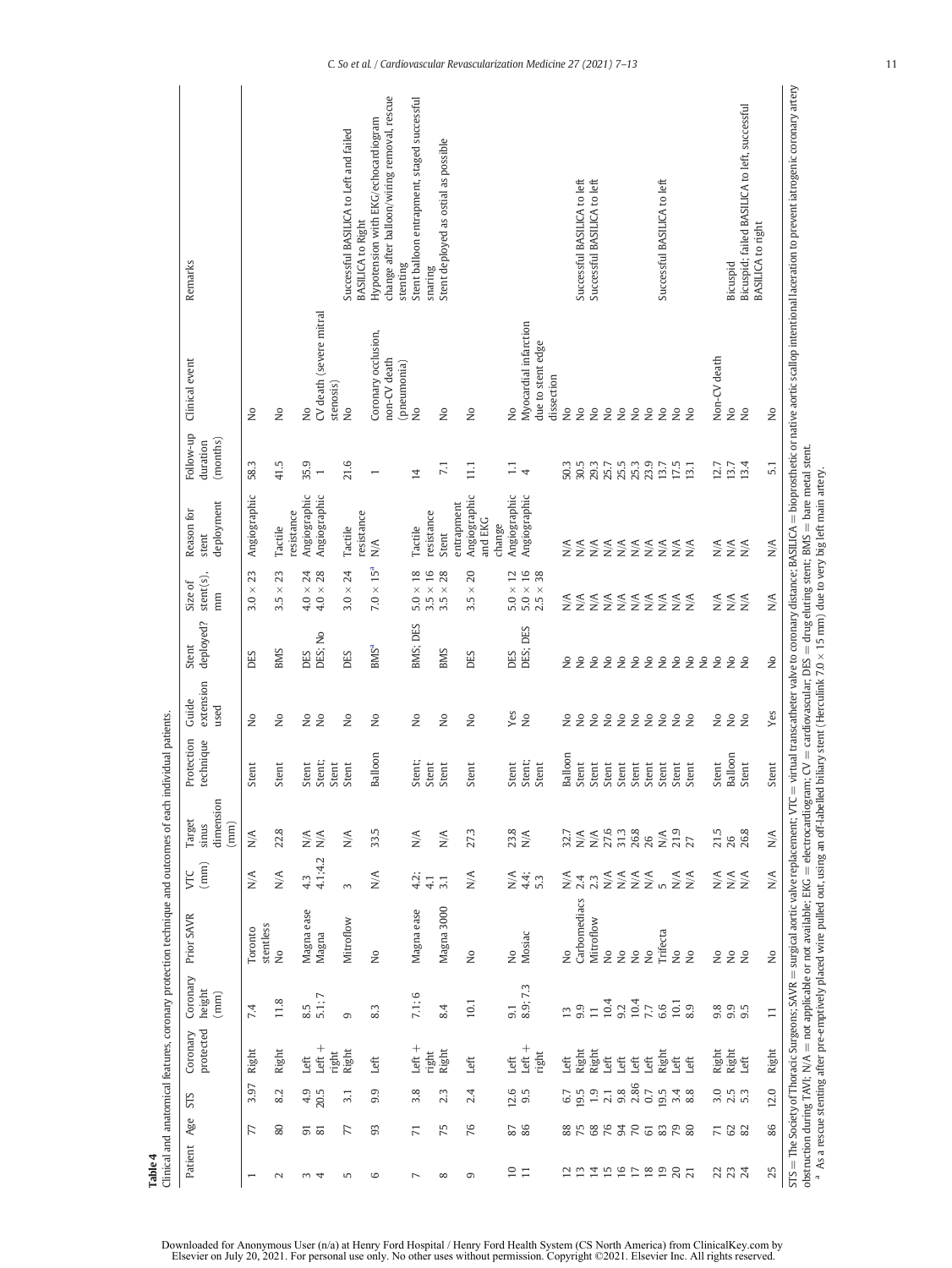<span id="page-7-0"></span>

Fig. 2. Kaplan-Meier curve for transcatheter aortic valve replacement with coronary protection stratified by "chimney" stent deployment or not.

thoroughly considered especially in younger TAVR patients. Intravascular ultrasound was used more often during CP in more recent patients. It not only could aid stent sizing but could also help the diagnosis of coronary impingement [\(Fig. 1\)](#page-3-0) especially in the absence of electrocardiographic and hemodynamic changes. Finally, drug-eluting stents was used more frequently than bare-metal stents despite the absence of pre-existing lesion in stented target, primarily due to operators' preference. However, it is uncertain which stent is superior especially with the theoretical need of radial strength to prevent stent distortion by surrounding calcified leaflets and the need to maintain patency.

#### 4.2. Coronary patency and coronary re-access

The recently published multicenter chimney registry [[10\]](#page-8-0) included 60 patients with chimney stenting for established or impending CO, with and without upfront CP. Although self-expanding valve was more commonly used  $(>70%)$  and more drug-eluting stents were used  $(>90%)$  in the Chimney registry than in our study, a similar mid-term coronary patency was observed. This relieved our previous concern on the risk of stent related complications in "chimney" stenting (e.g. stent thrombosis or fracture) and risk of delayed CO [\[9\]](#page-8-0). However, coronary re-access issue would still limit the usage of this technique in younger TAVR patients [[10,11\]](#page-8-0). Aortic scallop laceration (the BASILICA technique) [[7\]](#page-8-0) could potentially alleviate the challenge in coronary reaccess if re-intervention is needed. However, this approach was not widely used due to its technical difficulty, especially compared to CP which was technically more friendly to interventional cardiologists. Direct comparison of the acute and long-term outcomes of these two techniques would be very helpful to guide decision. Above all, the role of open-heart surgery that allows excision of the native leaflets or even re-implantation of coronaries in patients with CO risk should not be overlooked.

### 4.3. Importance of prediction of coronary occlusion

The Chimney registry [\[10](#page-8-0)] identified that the absence of upfront coronary protection was the sole independent risk factor for the combined endpoint of death, cardiogenic shock, or myocardial infarction, which highlighted the importance of CO prediction and pre-emptive measures. Despite the advancement in pre-procedural CT which identify various anatomical risk factors for CO, the complex interactions between the transcatheter heart valve and unique aortic anatomy of individual patient made accurate prediction of CO challenging [\[12](#page-8-0)]. This was further complicated with balloon valve fracture technique in VIV procedures and balloon post-dilatation (performed 50% and 46.7% in our study). CP was a pre-emptive procedure to aid management of CO if it happened. However, the additional steps performed on top of TAVR was not without risk (e.g. additional vascular complication, stent or stentballoon entrapment, etc.) and the pre-emptively placed stent could potentially be unnecessarily deployed due to technical complications or ambiguous diagnosis of CO after TAVR. Moreover, it is important to understand the mechanism of CO and distinguish ostial CO from sinus sequestration in the case of a low sinotubular junction height or excessively long leaflet. Chimney stenting could only prevent CO in case of direct coronary impingement, alternative technique like BASILICA or surgery might be needed if sinus sequestration was the predicted mechanism of CO. Above all, there exists a need for better prediction modality/algorithm for CO to guide the optimal approach, avoid unnecessary complex procedural steps and at the same time to prevent this deadly complication.

#### 4.4. Limitations

First, the study was a single centre study with small sample size. Second, there was no imaging or physiological testing to verify the presence target vessel ischemia. Third, majority of TAVR was performed using balloon-expandable valve, it was uncertain whether the use of self-expanding or mechanical expandable valves would carry a different long-term outcome.

### 5. Conclusion

Our study found that pure angiographic evidence of coronary impingement (63.6%) was the most common reason for final stent